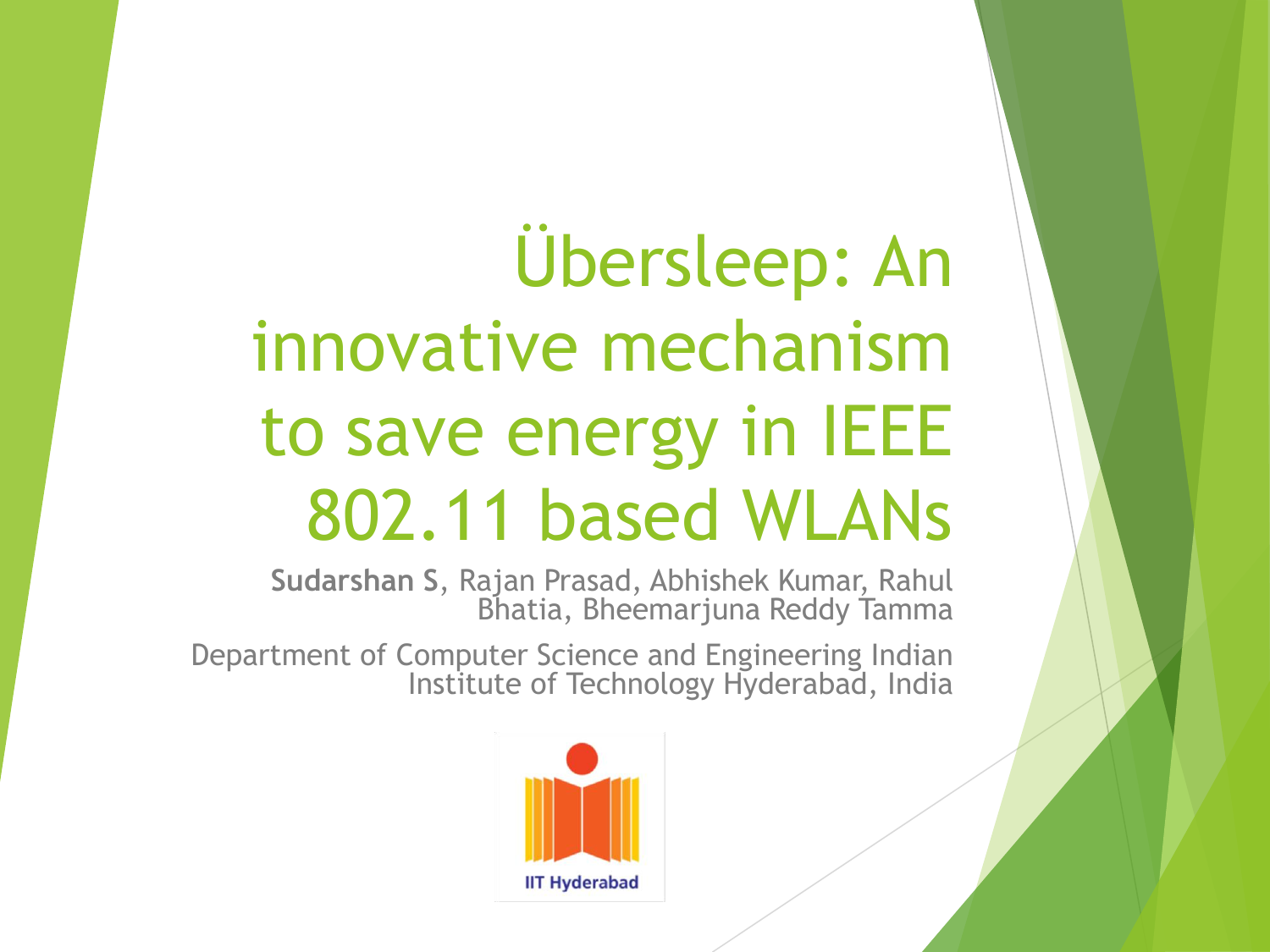## **Outline**

- ▶ The Problem
- Related Work
- Übersleep
- **Factors affecting power savings**
- **Experimental Setup**
- **Results**
- Extrapolation of results to 802.11ac
- Conclusion

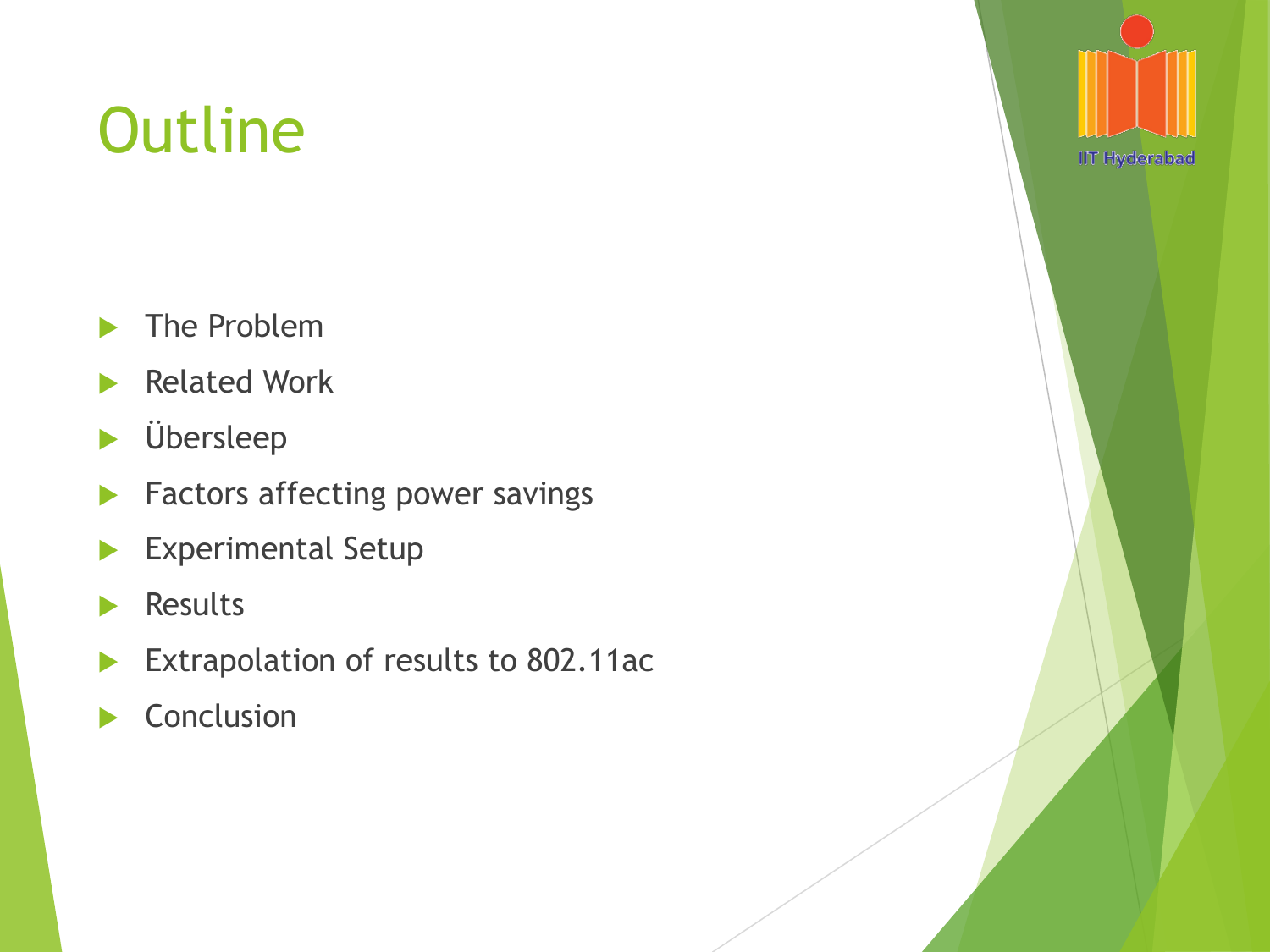### The Problem

- $\blacktriangleright$  Increasing use of Wi-Fi on battery powered mobile devices
- Wi-Fi adapters can consume significant amounts of power; hence Wi-Fi power saving implies longer battery life

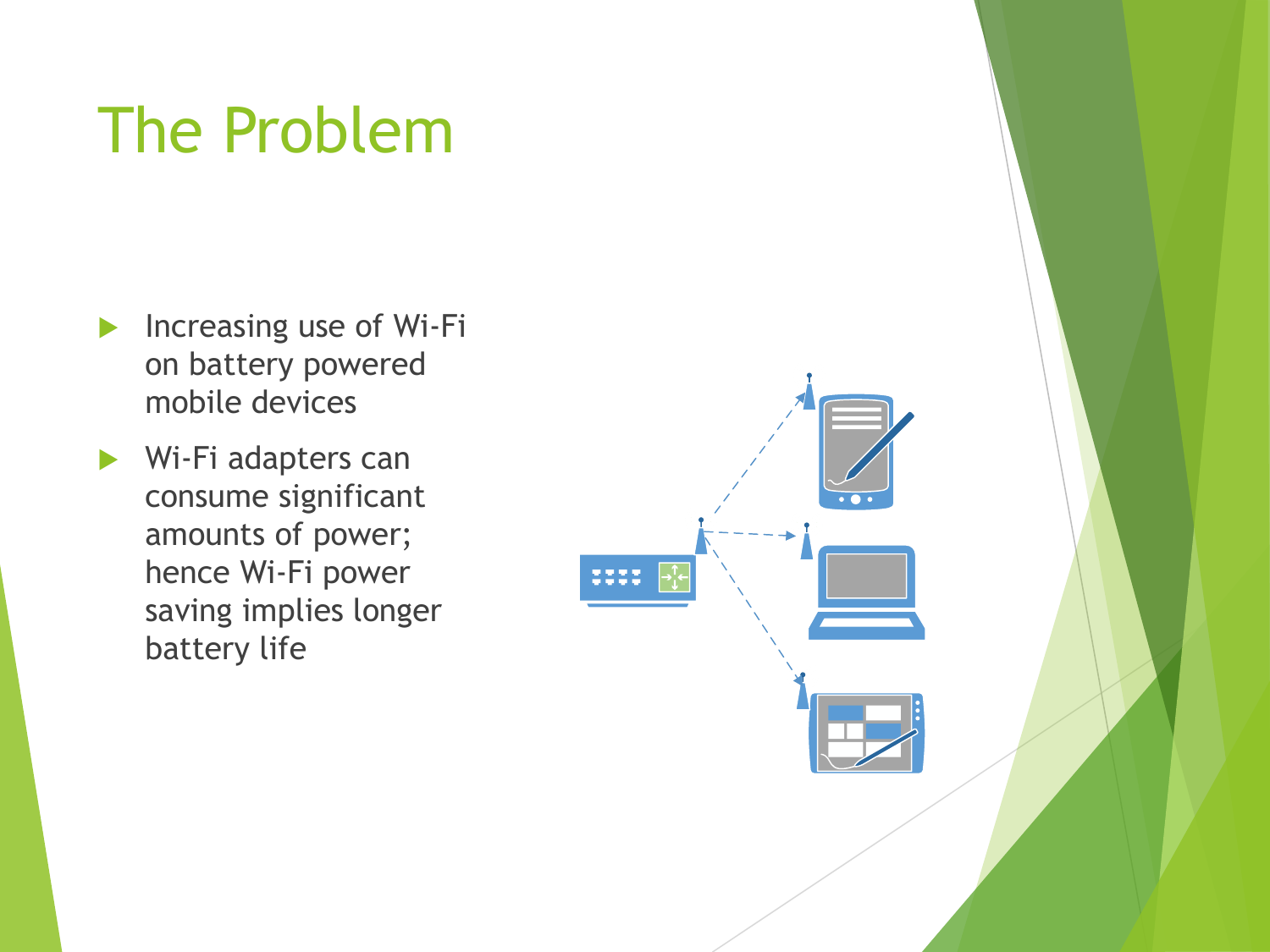### Existing Work

- **► Chatterjee** *et. al.* proposed saving power during VoIP sessions using *adaptive and nonadaptive multi sleep* at ICDT '07
- Agrawal *et. al.* proposed saving power for short TCP file downloads and web browsing using Opportunistic Power Save Mode at IEEE ICC 2010
- ▶ C. Peng *et. al.* (Mobicom '12) and S. Nedevschi *et. al.* (NSDI'08) propose to trade off network performance in terms of achievable throughput and latency for energy saving

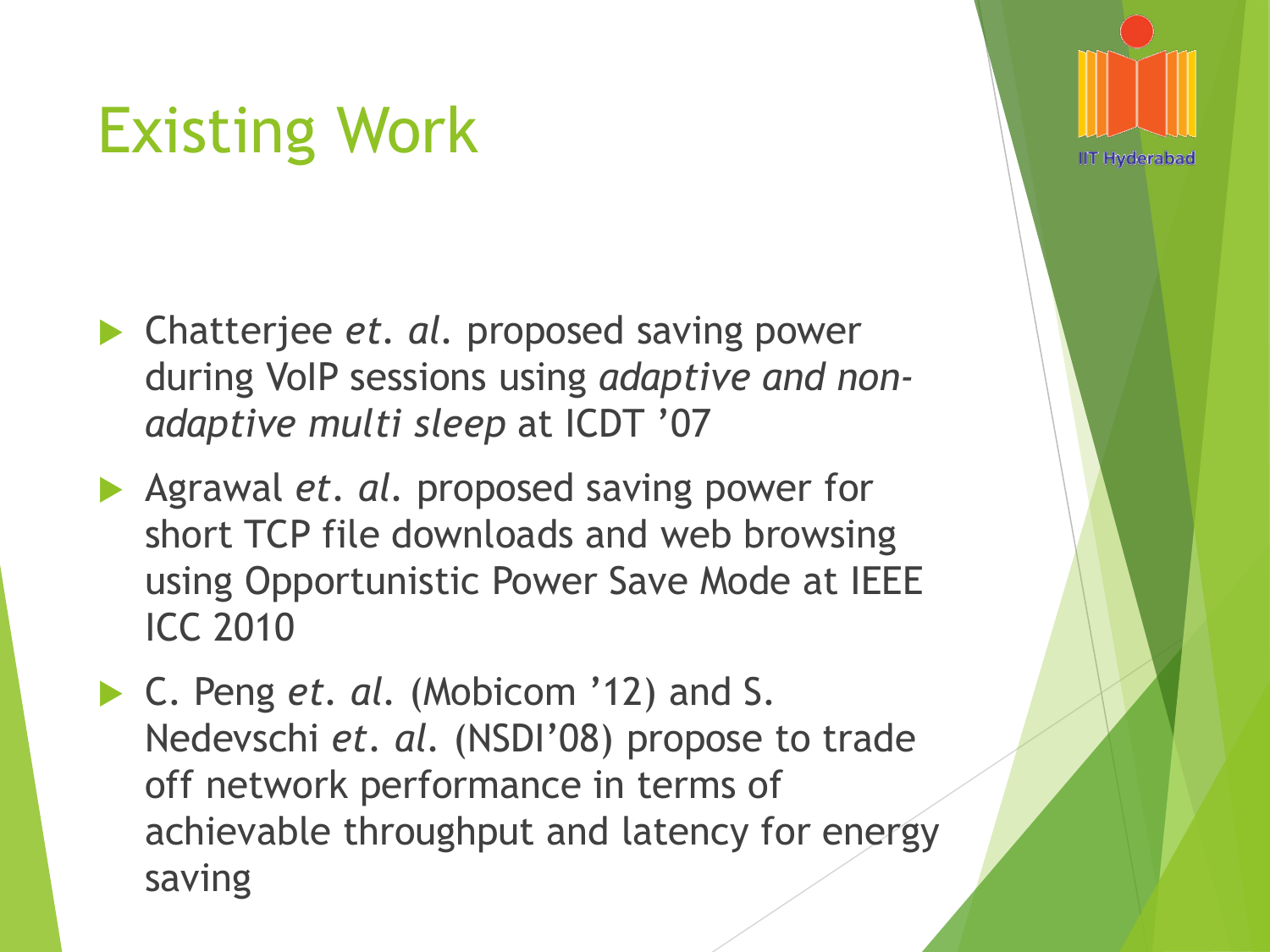### Existing Work

- Existing approaches either require a specific type of load (for example VoIP) or lead to degradation in throughput.
- The proposed approach, on the other hand, is generic enough to handle all types of load, and does not affect throughput

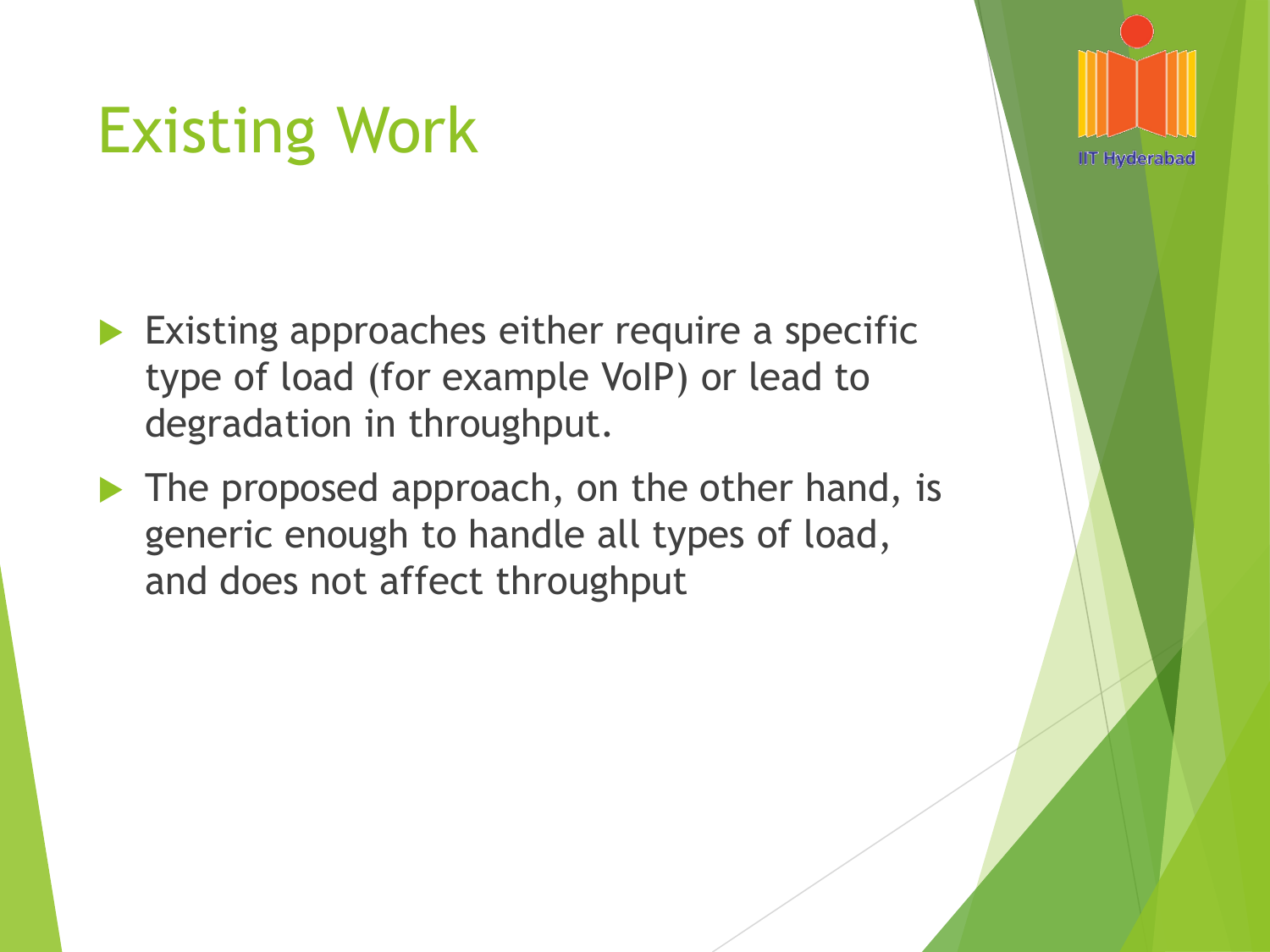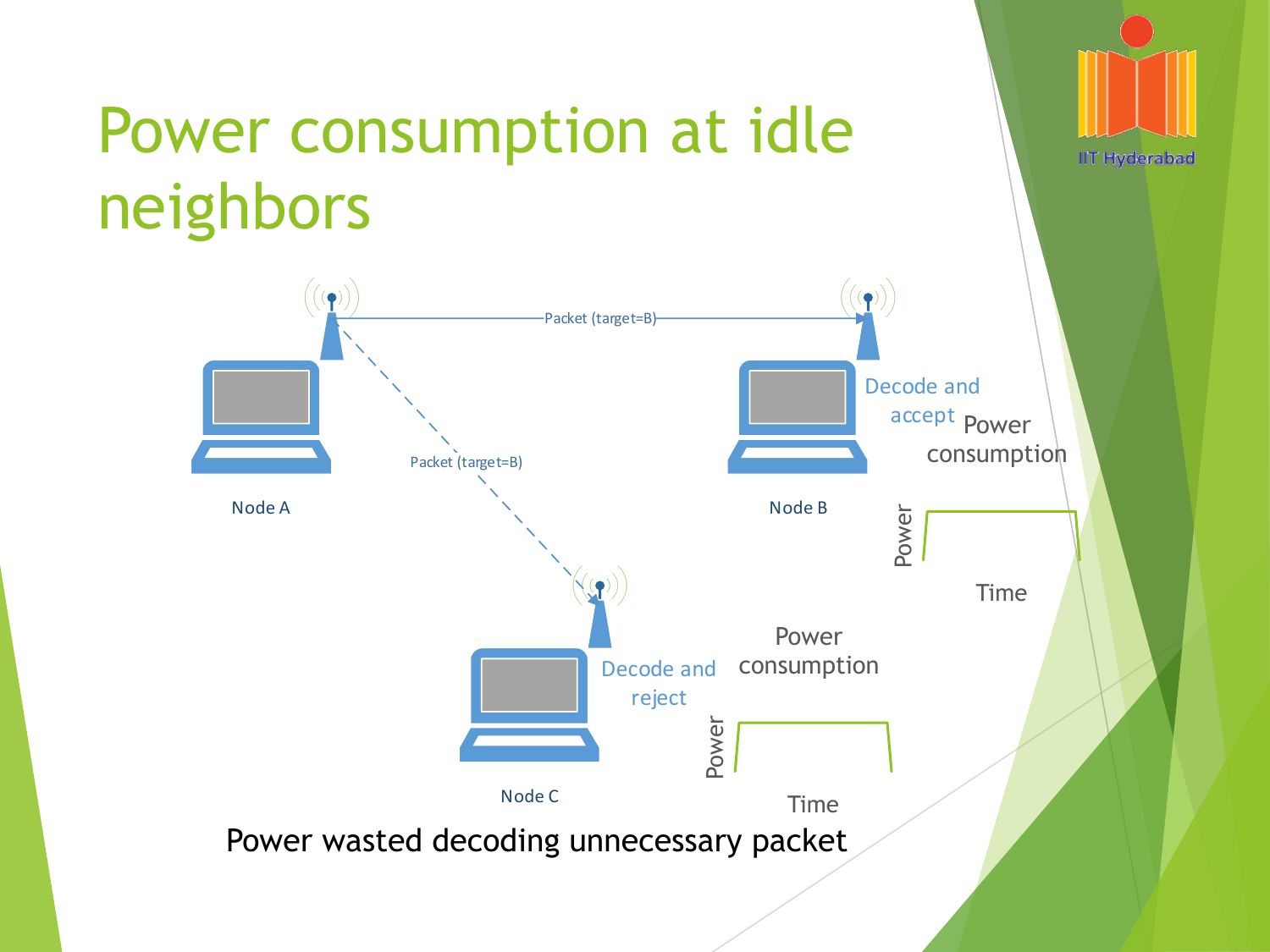

## The idea behind Übersleep

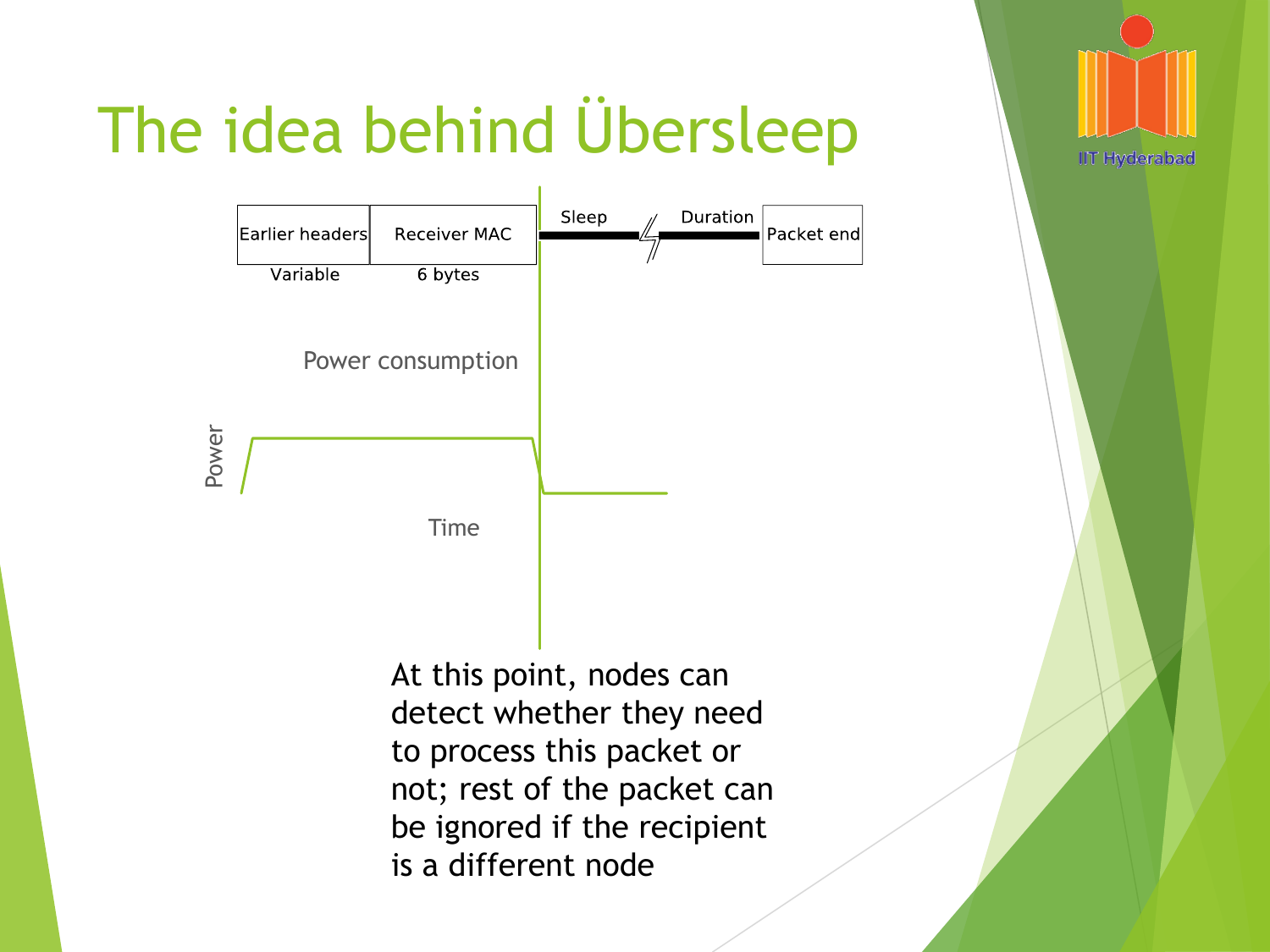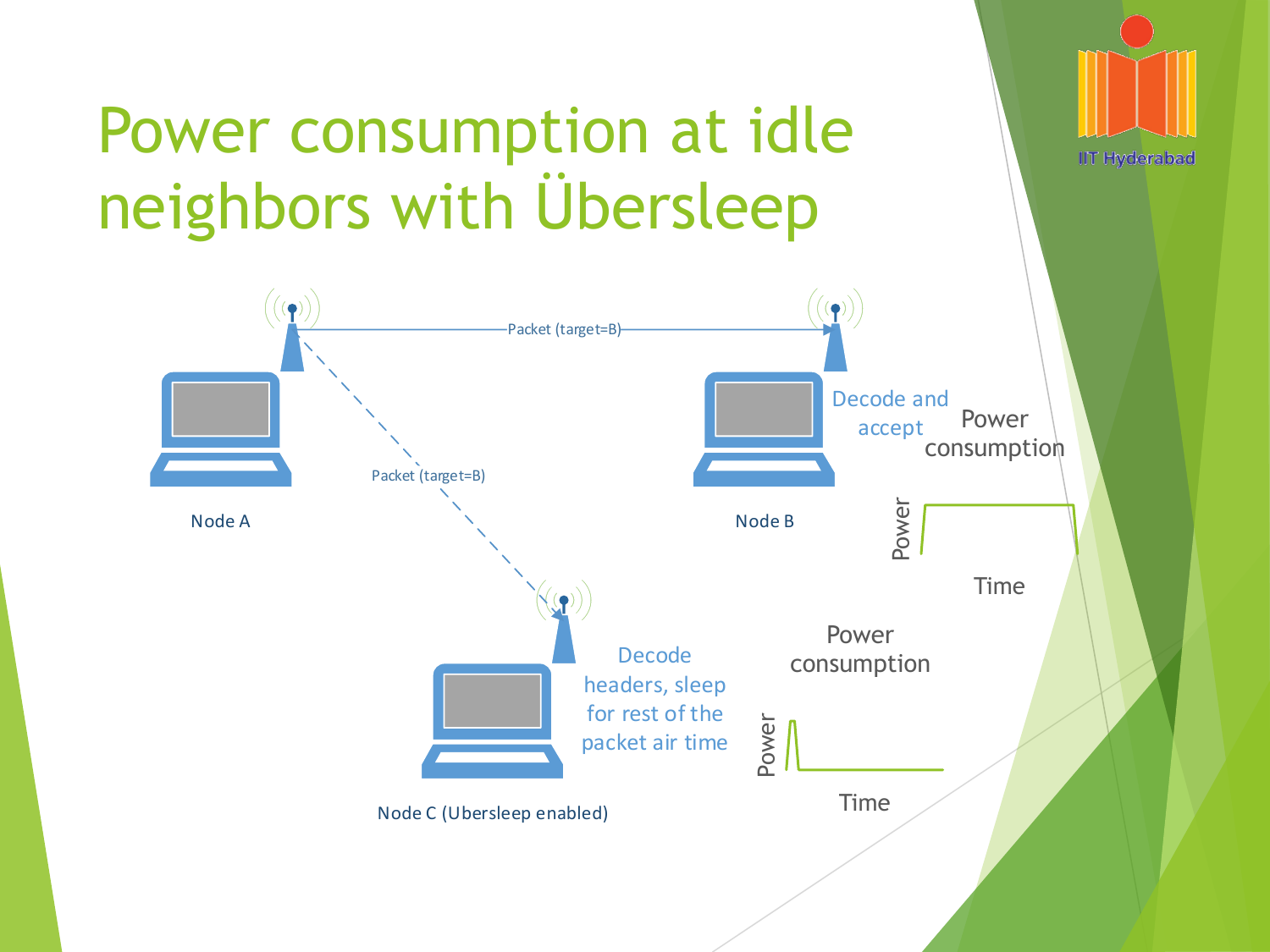# 802.11n and Übersleep

- ▶ 802.11n introduced packet aggregation
- A-MSDU: Multiple Ethernet frames with common 802.11 headers

| Frame control | Duration | Receiver MAC | Rest of the packet                          |
|---------------|----------|--------------|---------------------------------------------|
| 2 bytes       | 2 bytes  | 6 bytes      | Contains multiple<br><b>Ethernet frames</b> |

**IIT Hyderabad** 

 A-MPDU: Multiple 802.11 frames sent in a single PHY frame

| .           |                |        |                        |                  |          |                 |                                    |  |  |
|-------------|----------------|--------|------------------------|------------------|----------|-----------------|------------------------------------|--|--|
| Reserved  " | MPDU<br>length | CRC    | Delimiter<br>signature | Frame<br>control | Duration | Receiver<br>MAC | Rest of<br>the packet              |  |  |
| 4 bits      | 12 bits        | 1 bvte | 1 byte                 | 2 bytes          | 2 bytes  | 6 bytes         | Contains multiple<br>802.11 frames |  |  |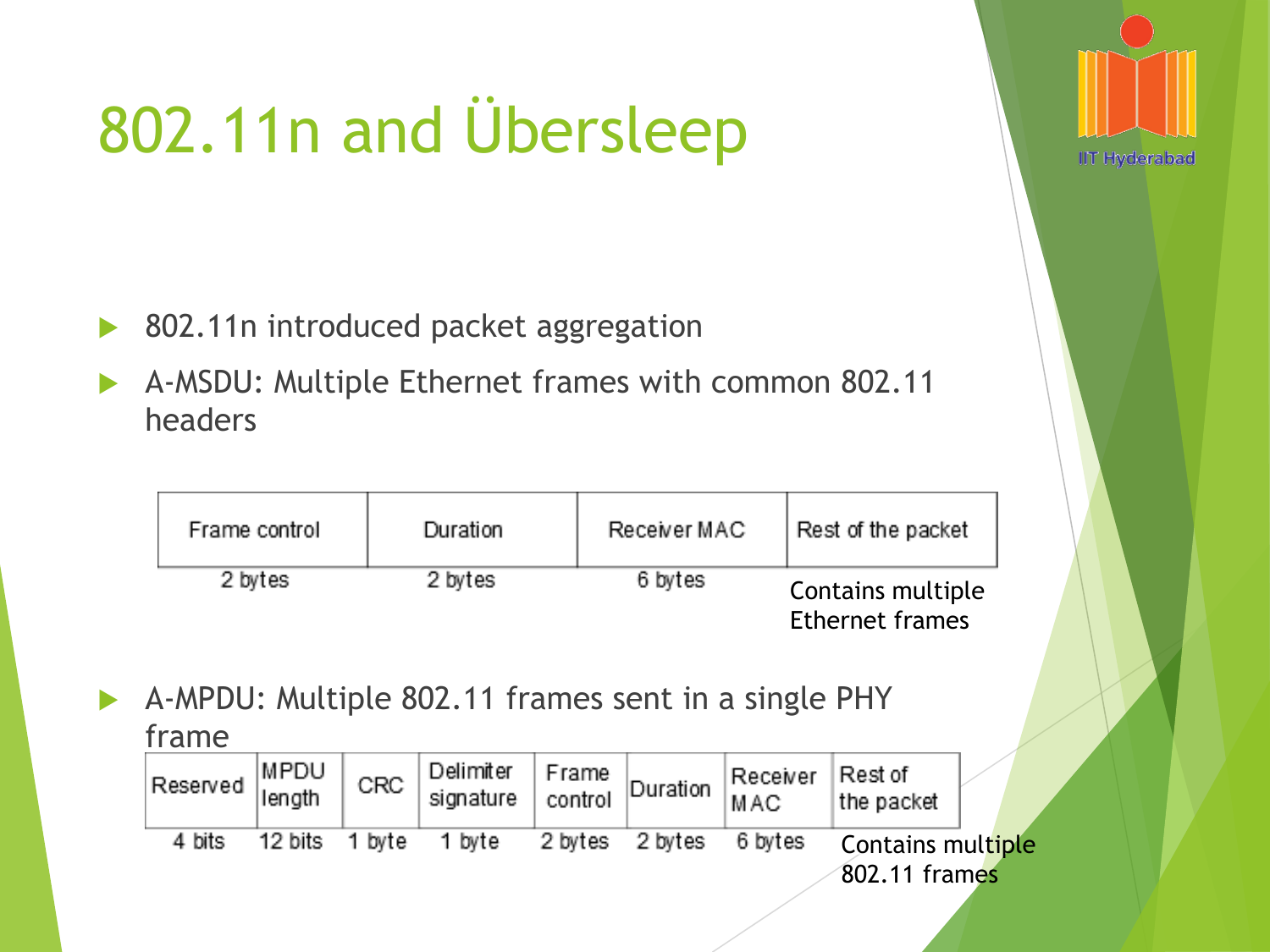### Übersleep's savings are improved by packet aggregation

- Aggregate packets occupy the channel for longer amounts of time
- All aggregate packets have same destination
- ▶ Therefore we can sleep for the entire aggregate's duration after scanning only one packet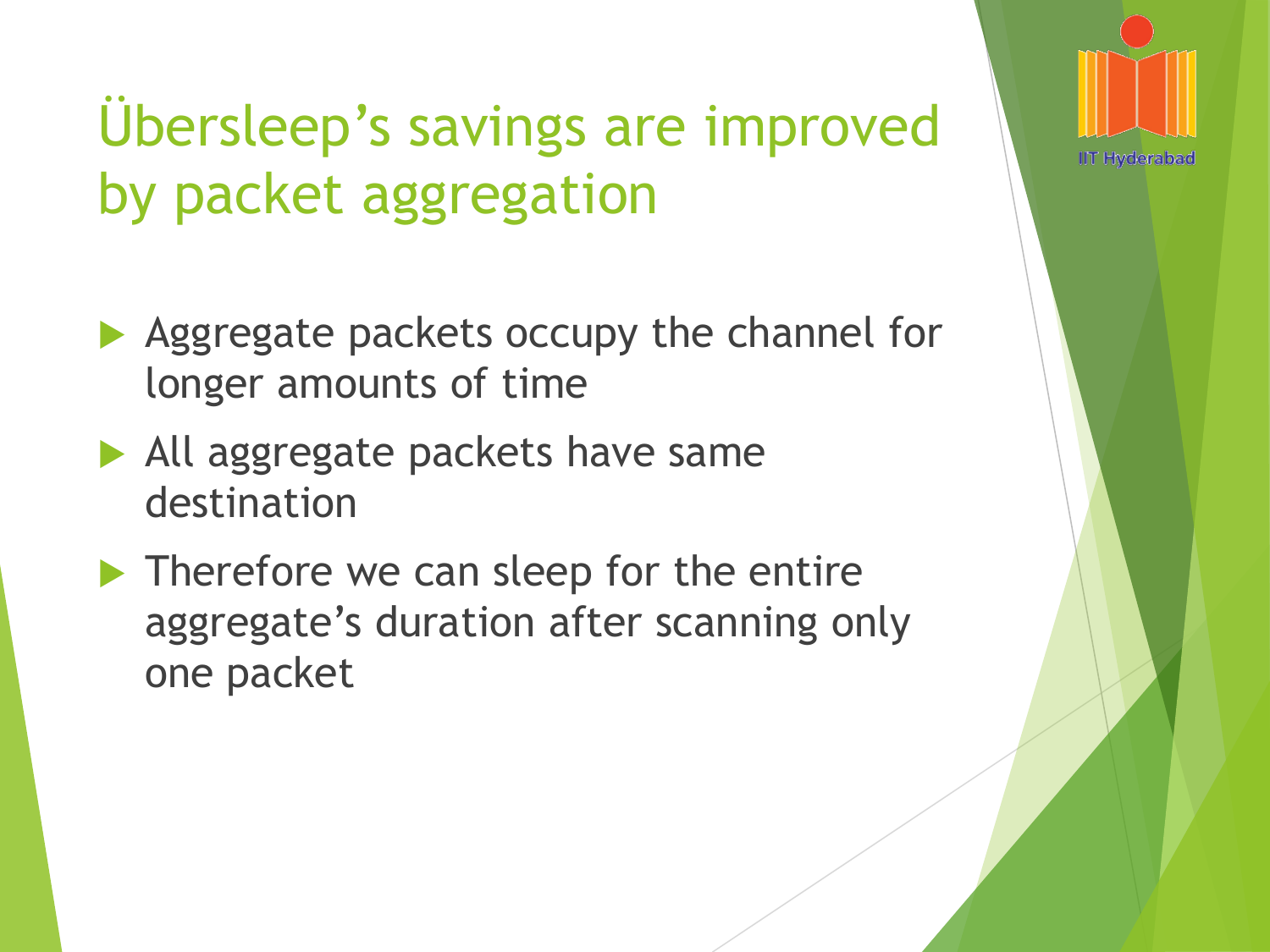

## Factors affecting Übersleep

Time taken by the NIC to turn off/on

Power consumption



#### NIC with lower off/on time



Power consumption

NIC with higher off/on time

Time

Power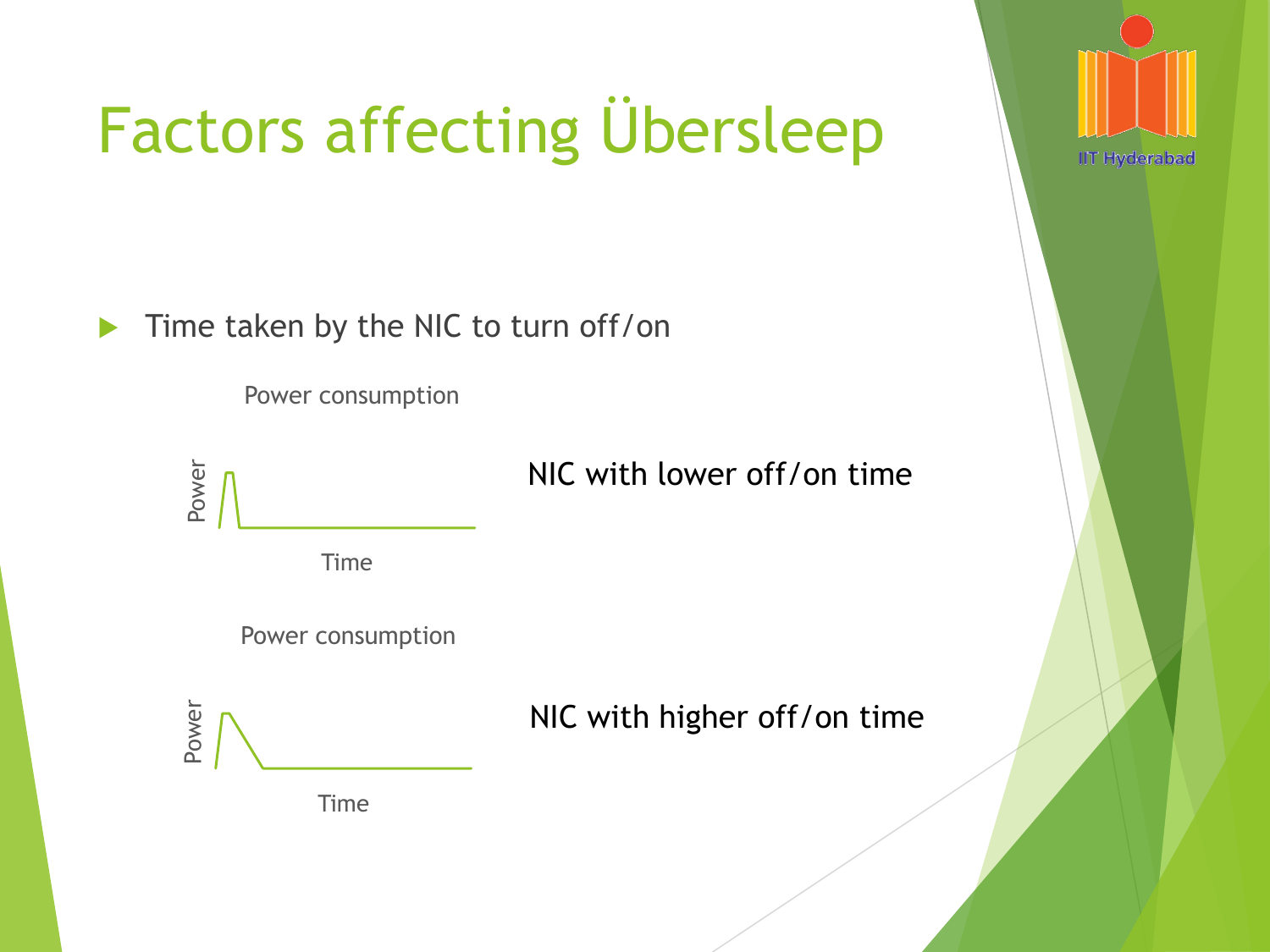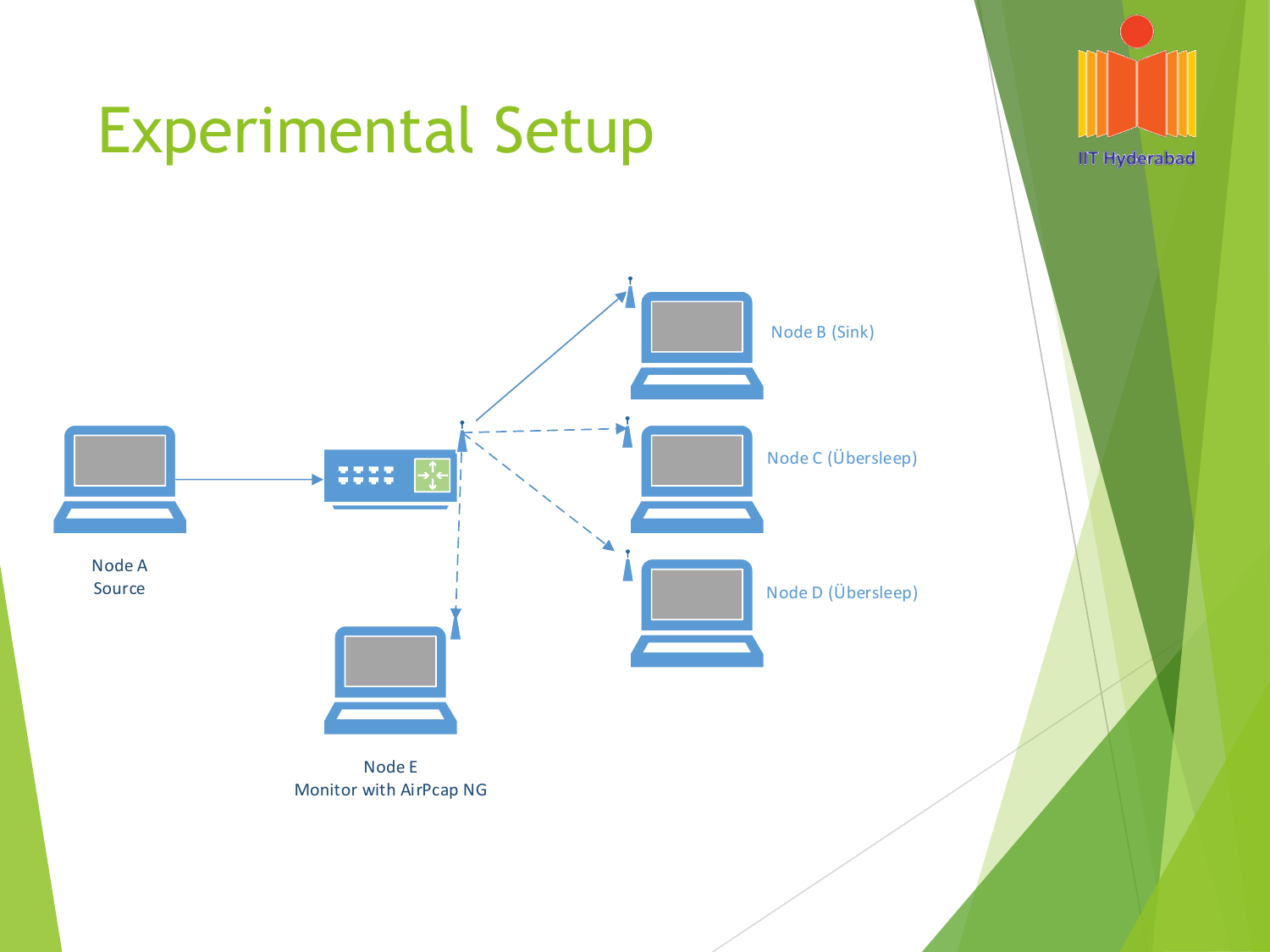### Experimental parameters

- It is assumed that the power drawn by the NIC during power on/off operations is equal to the power drawn during RX.
- The power consumption by the NIC was assumed to be as follows:
	- RX Mode:
		- $\triangleright$  0.94W (1 stream)
		- $\blacktriangleright$  1.27W (2 streams)
		- $\blacktriangleright$  1.60W (3 streams)
	- IDLE mode: 0.1W

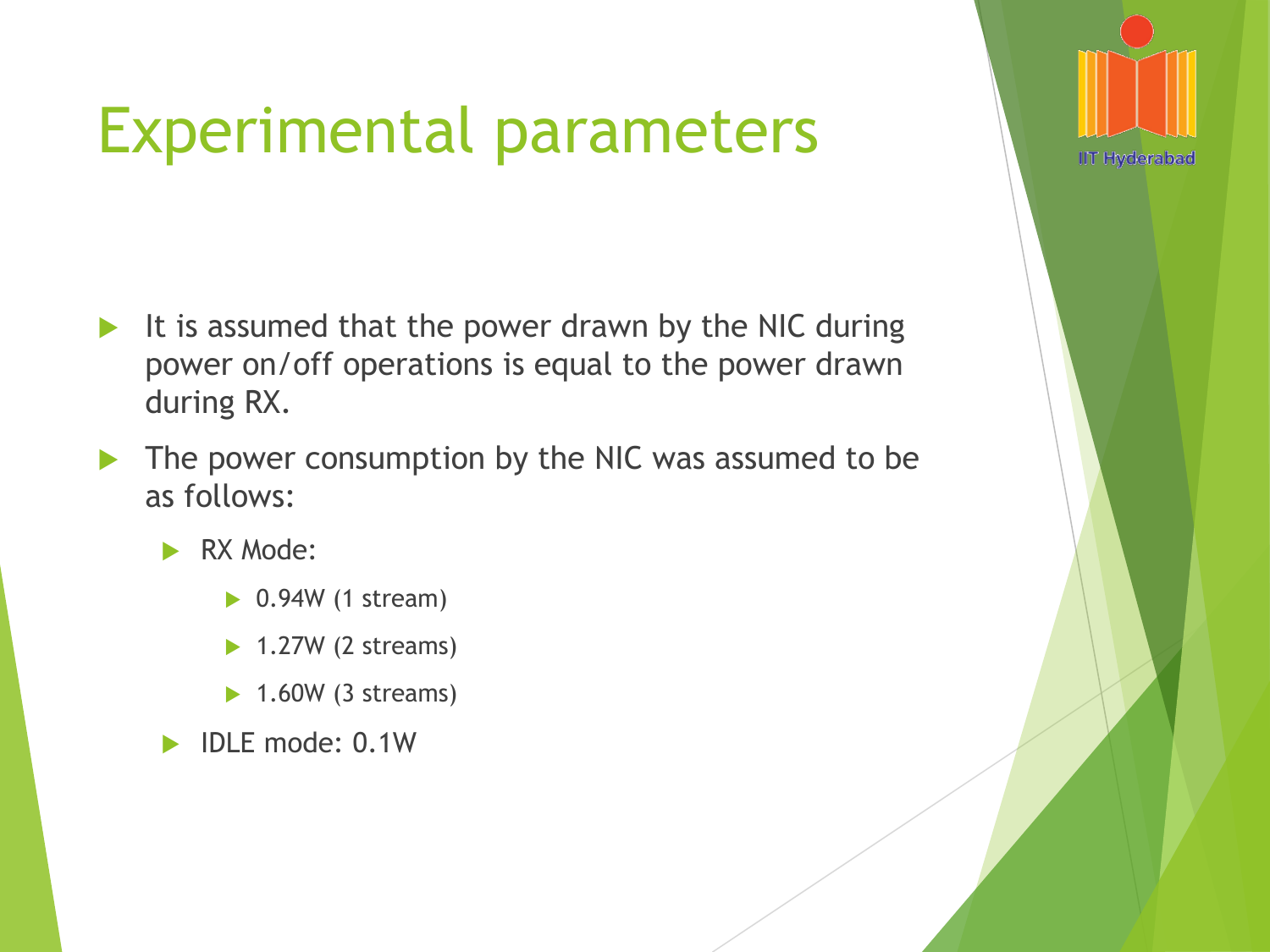

The percentage of time saved by Übersleep is independent of NIC off/on time till a threshold at which it can no longer activate on some of the packets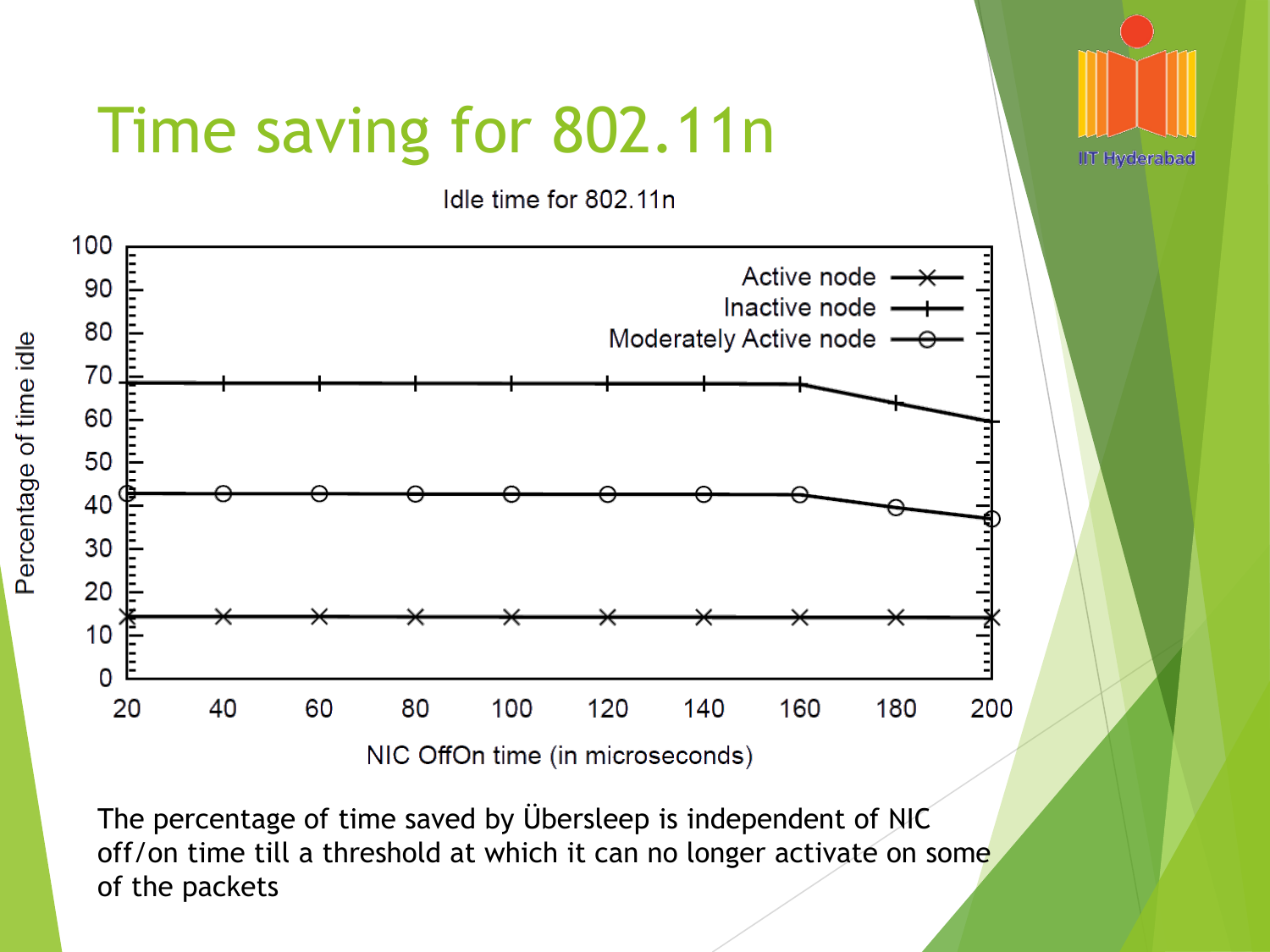

As the NIC off/on time increases, the power saved by Übersleep decreases since the NIC consumes full power during the on/off operation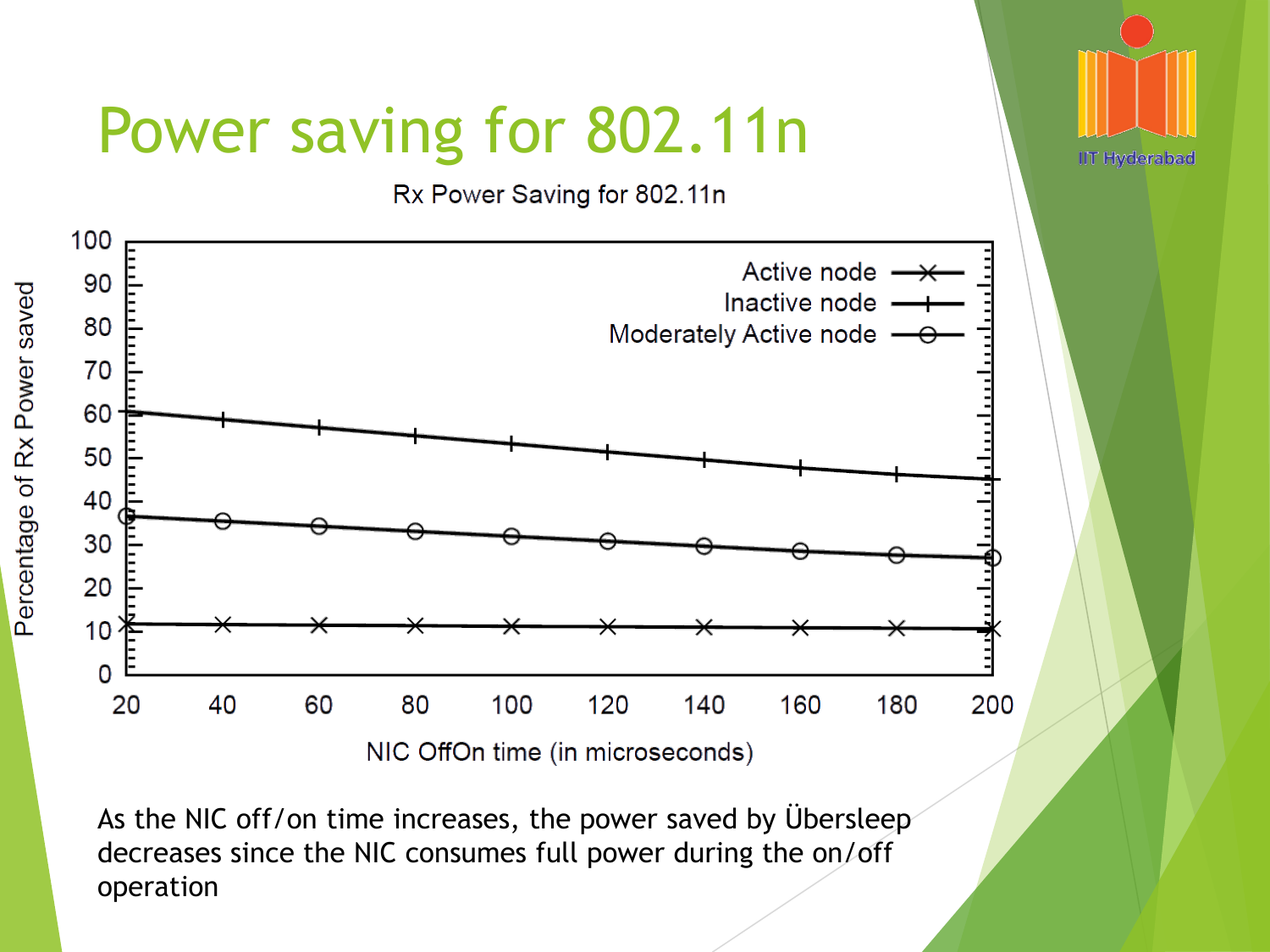### Extrapolating our results to 802.11ac

- In this paper, we have accounted for the following differences between 802.11n and 802.11ac:
- **1. Increase in packet sizes:** 802.11ac increased the maximum packet size to 1MB (as compared to 64KB in 802.11n).
- **2. Increase in rates:** 802.11ac also significantly increased the datarate when compared to 802.11n (by a factor of 6930/600)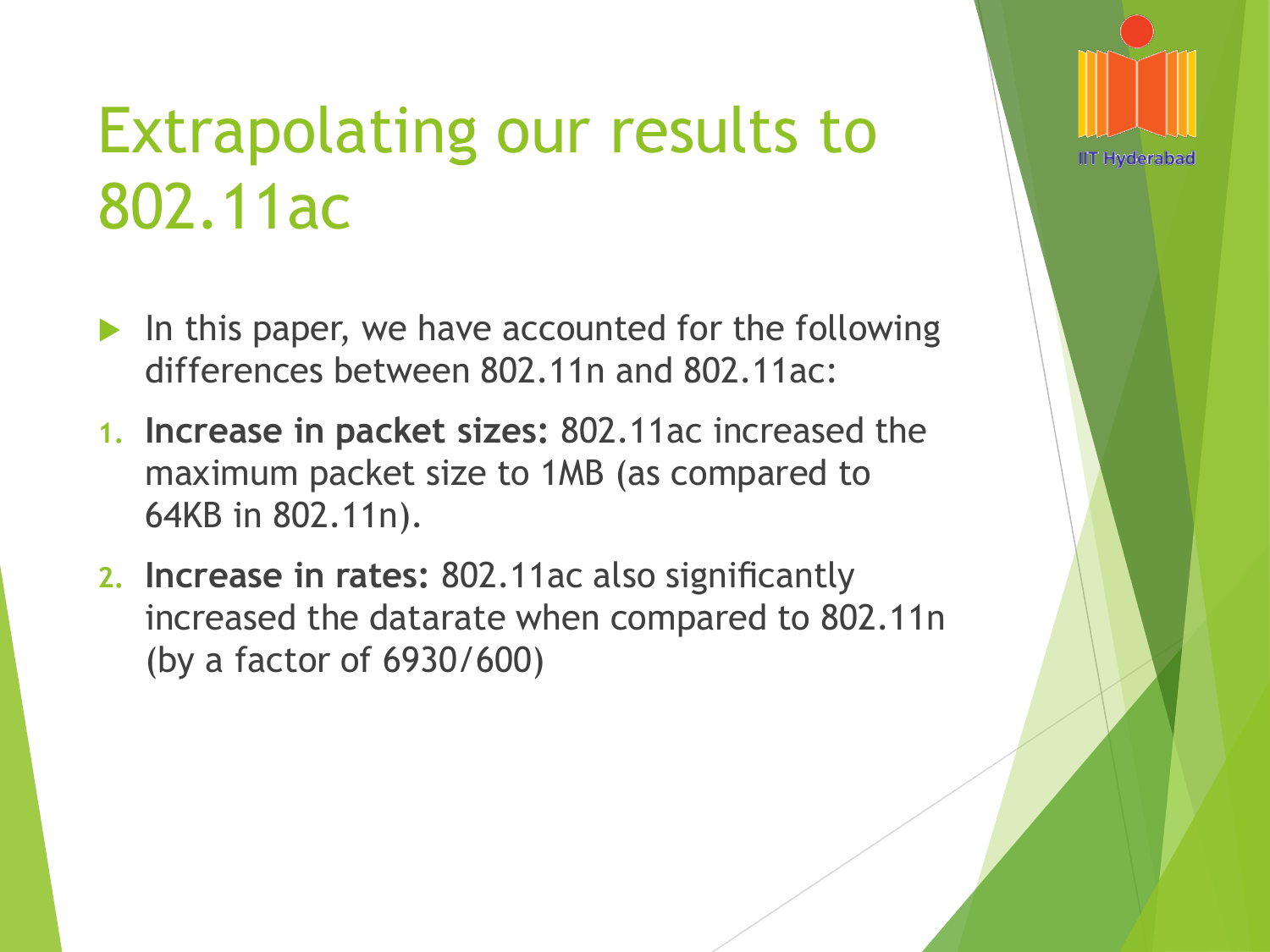### Extrapolating our results to 802.11ac

- In this paper, we have accounted for the following differences between 802.11n and 802.11ac:
- **3. Power Consumption:** We have made the assumption that the power consumption remains same for 802.11ac NICs as compared to 802.11n (In practice, the actual power saving that Übersleep achieves for 802.11ac may be higher than our calculations because all 802.11ac packets are necessarily A-MPDUs)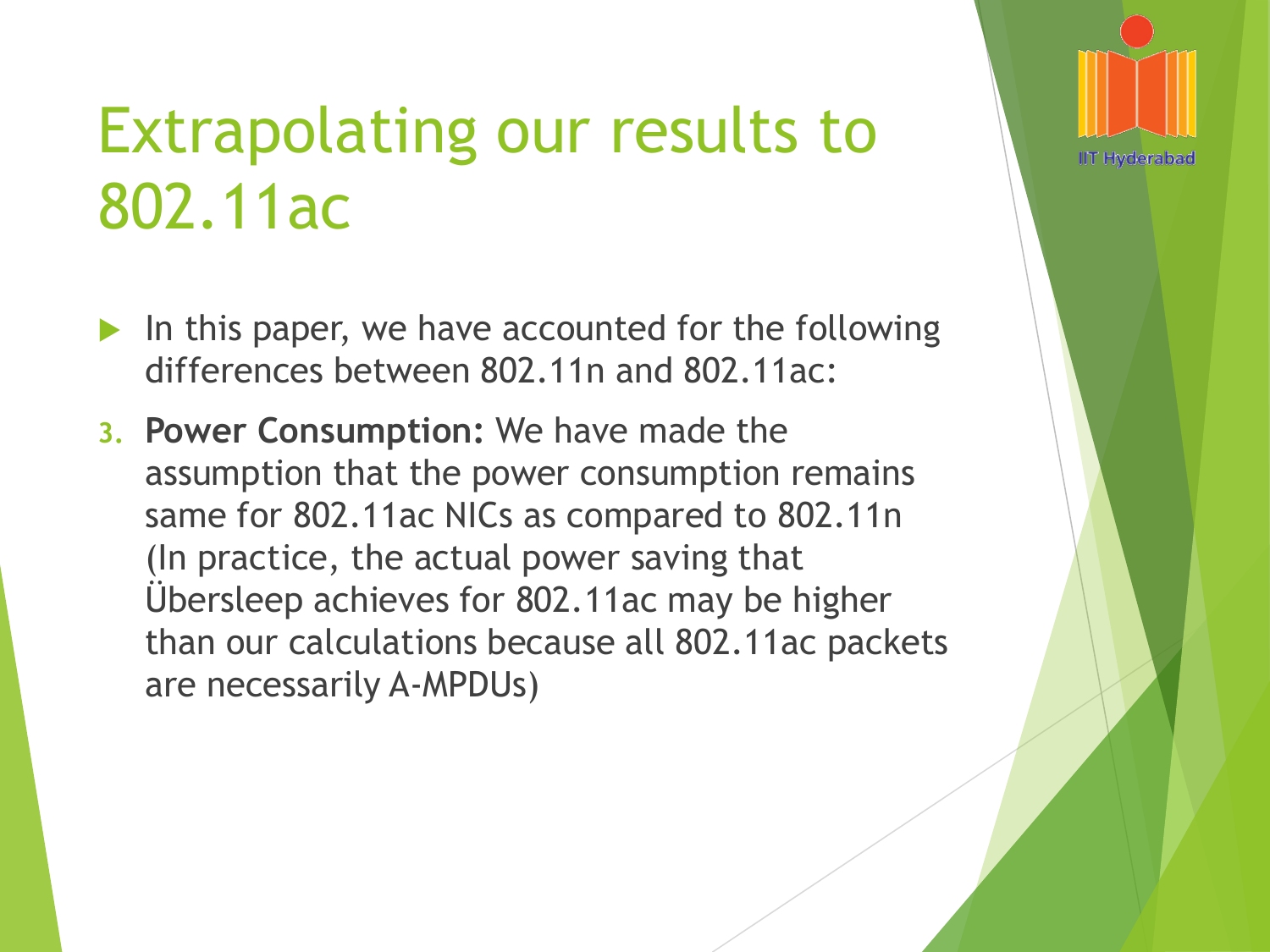

The percentage of time saved by Übersleep is independent of NIC off/on time since the packets are so long that Übersleep can activate on all the packets irrespective of the NIC off/on time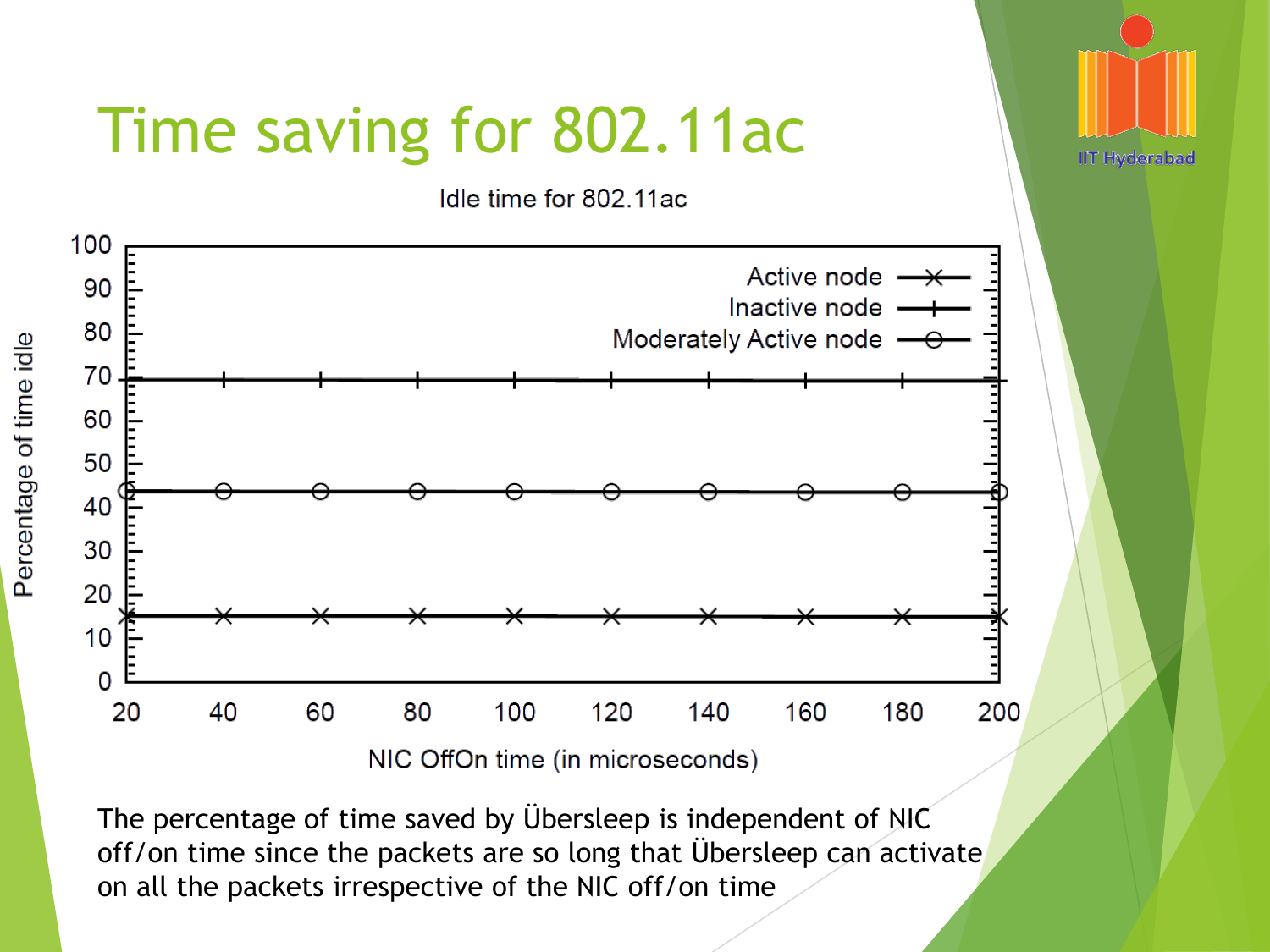### Power saving for 802.11ac

Rx Power Saving for 802.11ac

**IIT Hyderabad** 



The percentage of power saved by Übersleep decreases linearly with NIC off/on time since Übersleep activates on all packets

Percentage of Rx Power saved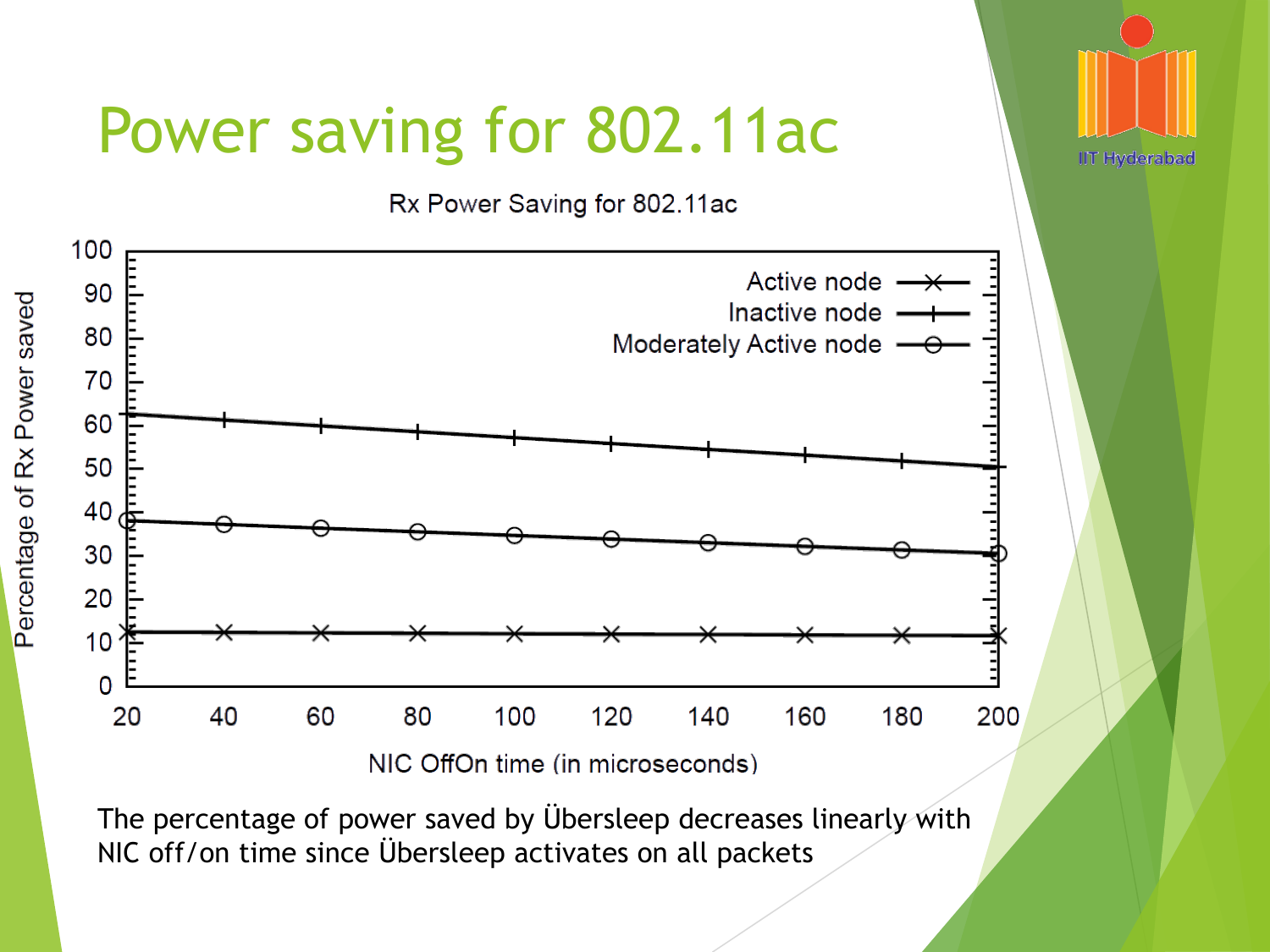## Conclusion

- $\blacktriangleright$  Übersleep saves power by identifying whether the received packet was destined for the receiving station or not.
- $\triangleright$  Stations can then ignore the packets in the channel not destined for them
- Although switching the STA on or off consumes power, Übersleep can effectively save power for STA's with NIC off/on time and power in an appropriate range.
- The power saving results can be extrapolated for 802.11ac cards from the 802.11n results that we achieved.